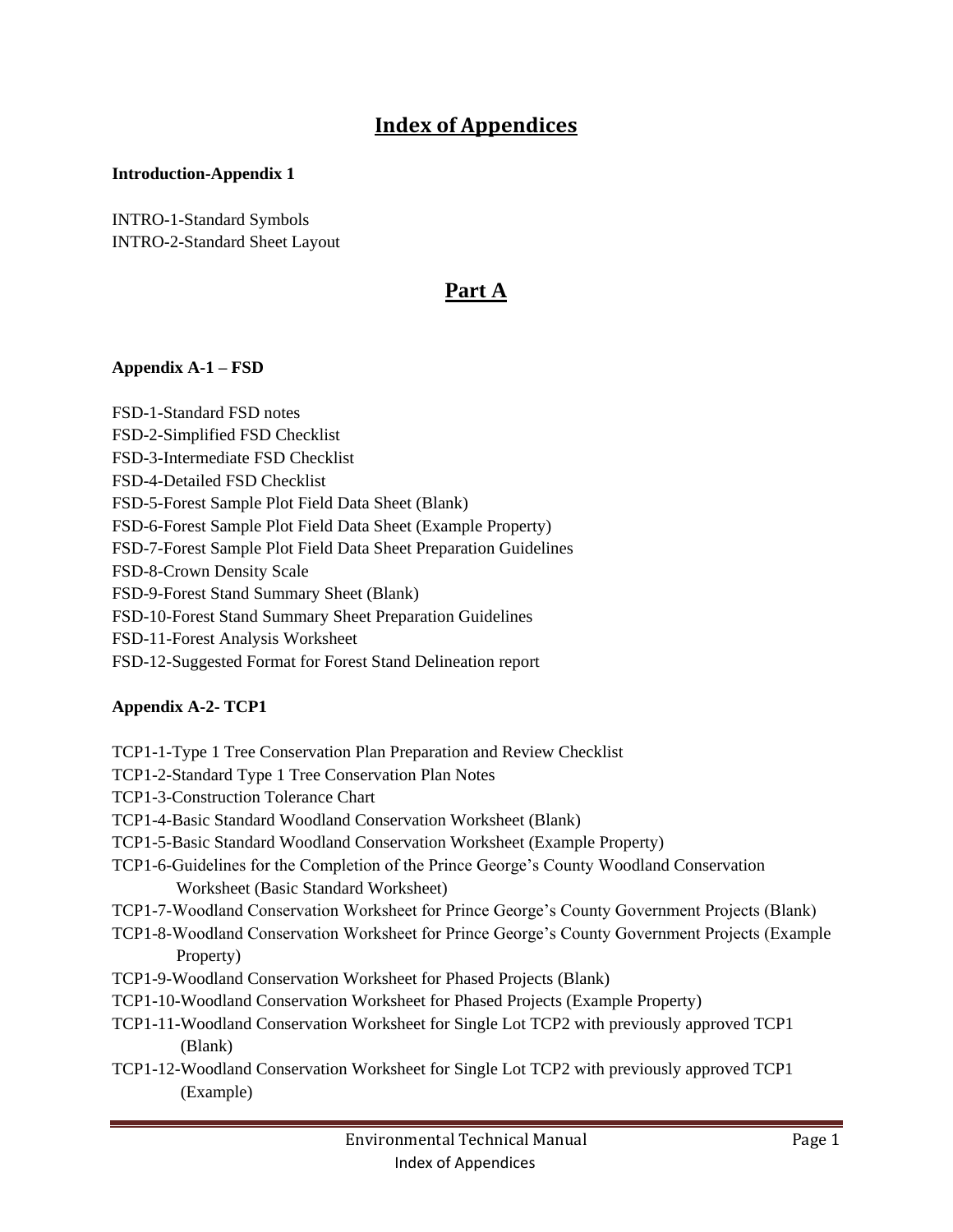### **Appendix A-3- TCP2**

TCP2-1-Type 2 Tree Conservation Plan Preparation and Review Checklist

TCP2-2-Standard Type 2 Tree Conservation Plan Notes

TCP2-3-Type 2 Tree Conservation Plan Preparation and Review Checklist for Woodland Conservation Banking

TCP2-4-Off-Site Woodland Conservation Bank Summary Table

### **Appendix A-4- TCP2 Details**

DET-1-Woodland Preservation Area Sign DET-2-Reforestation Area Sign DET-3-Specimen Tree Sign DET-4-Type 1 (Temporary) Tree Protection Fence Detail for Woodland Preservation Areas DET-5-Temporary Fence Protection Detail for Woodland Preservation Areas DET-6-Type 2 (Temporary) Tree Protection Fence for Reforestation Areas DET-7-Type 3 (Temporary) Tree Protection Fence Combination Earth Dike and Tree Protection DET-8-Type 4 (Temporary) Tree Protection Fence Combination Silt Fence and Tree Protection DET-9-Permanent (Split Rail) Tree Protection Fence for Reforestation Areas DET-10-Root Pruning Detail DET-11-Tree Pruning Detail DET-12-Planting Distribution Patterns DET-13-Tree Planting and Maintenance Calendar DET-14-Container Grown and B&B Planting Techniques DET-15-Handling Bare Root Stock DET-16-Seedling and Whip Planting Techniques DET-17-Seedling Planting Techniques DET-18-Tree Staking and Guying Specifications DET-19-Site Stocking DET-20-Property Owners Awareness Certificate DET-21-Reforestation Certification Form and Instructions DET-22-Environmental Planning Section Approval Blocks

### **Part B**

### **Appendix B-1-NRI**

NRI-1-NRI Plan Preparation and Review Checklist NRI-2-NRI Plan General Notes NRI-3-NRI Application Form NRI-4-Suggested Format for Wetland Study Report